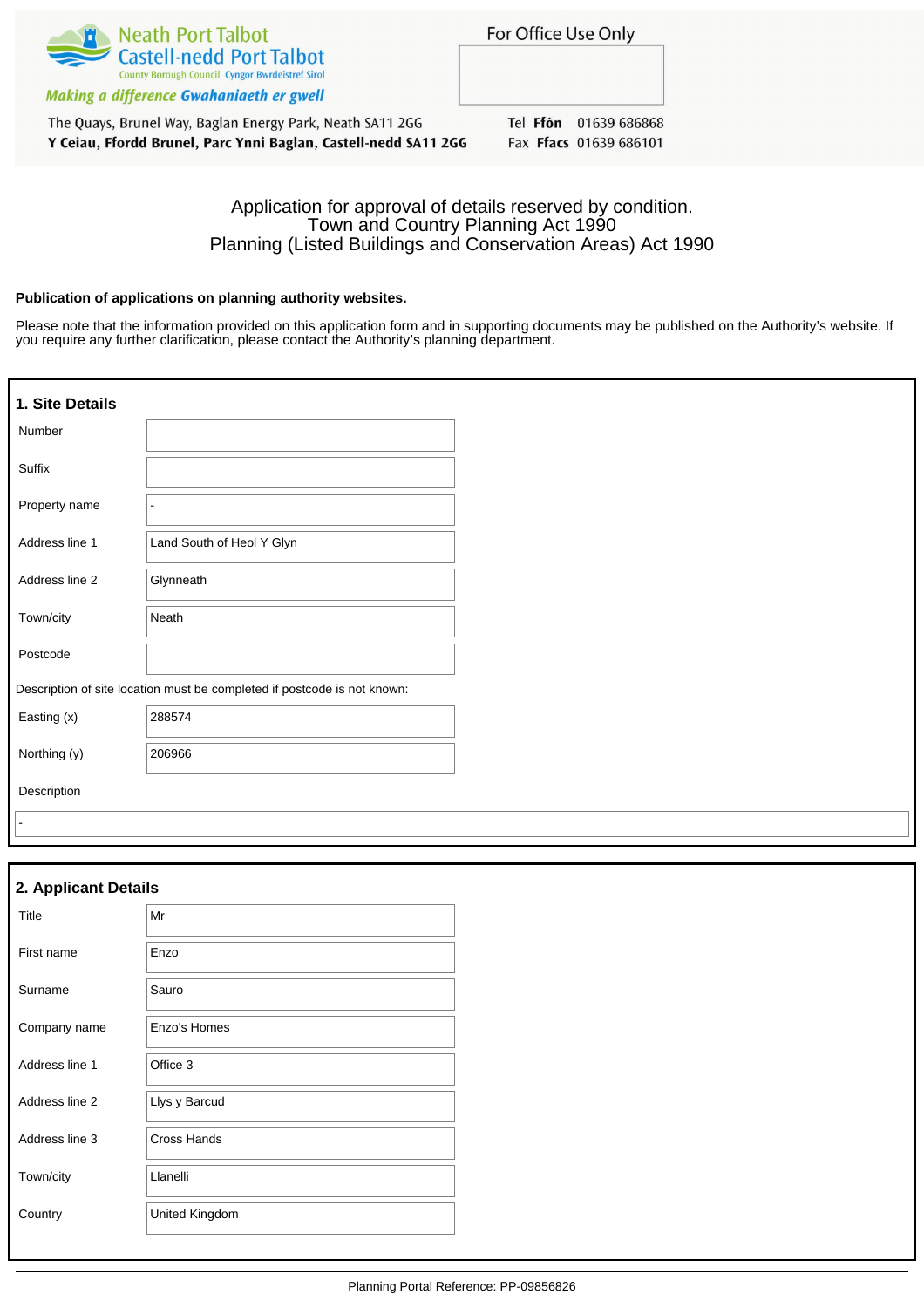# **2. Applicant Details**

| Postcode         |  |
|------------------|--|
| Primary number   |  |
| Secondary number |  |
| Email address    |  |

Are you an agent acting on behalf of the applicant? Are you are set of the set of the applicant?

| 3. Agent Details |                            |
|------------------|----------------------------|
| Title            | Mr                         |
| First name       | Luke                       |
| Surname          | Grattarola                 |
| Company name     | Geraint John Planning Ltd  |
| Address line 1   | Office 16 (House 1)        |
| Address line 2   | The Maltings               |
| Address line 3   | <b>East Tyndall Street</b> |
| Town/city        | Cardiff                    |
| Country          | United Kingdom             |
| Postcode         | <b>CF24 5EA</b>            |
| Primary number   | 02920105360                |
| Secondary number |                            |
| Email            | luke@gjplanning.co.uk      |

# **4. Description of the Proposal**

Please provide a description of the approved development as shown on the decision letter

|                                                                      | Application to vary the wording of condition 36 (contaminated land desk-top assessment) and condition 37 (remediation strategy) of application P2020/0195 to<br>allow the removal of the site spoil heap prior to the submission of the required details for compliance with the condition |       |      |
|----------------------------------------------------------------------|--------------------------------------------------------------------------------------------------------------------------------------------------------------------------------------------------------------------------------------------------------------------------------------------|-------|------|
| Reference number                                                     |                                                                                                                                                                                                                                                                                            |       |      |
| P2020/0863                                                           |                                                                                                                                                                                                                                                                                            |       |      |
| Date of decision (date<br>must be pre-<br>application<br>submission) | 12/10/2020                                                                                                                                                                                                                                                                                 |       |      |
|                                                                      | Please state the condition number(s) to which this application relates                                                                                                                                                                                                                     |       |      |
| Condition number(s)                                                  |                                                                                                                                                                                                                                                                                            |       |      |
|                                                                      | 4, 8, 11, 17, 21, 24, 26, 27, 30, 31, 35, 36, 37 and 44                                                                                                                                                                                                                                    |       |      |
| Has the development already started?                                 |                                                                                                                                                                                                                                                                                            | ☉ Yes | © No |